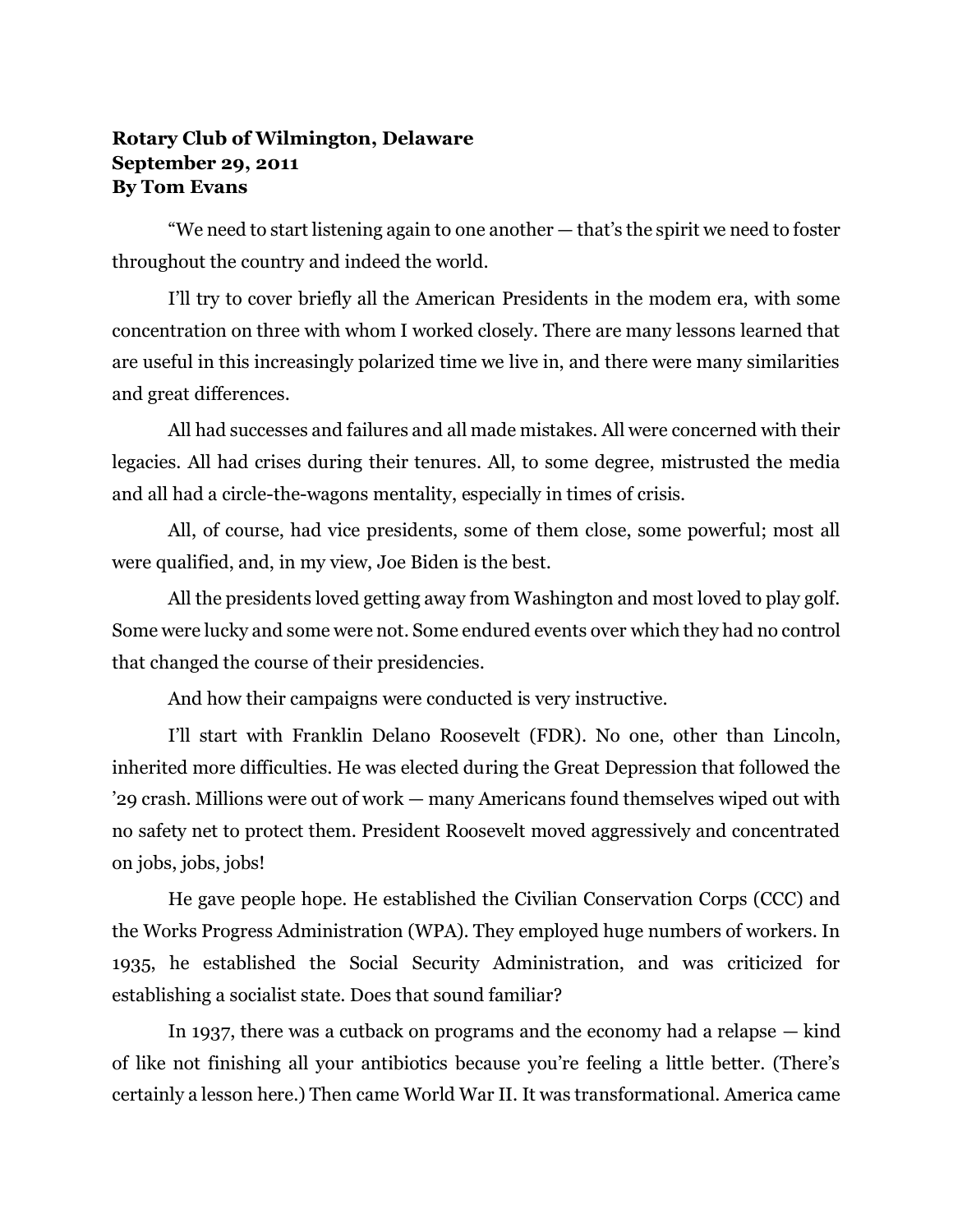together like never before. Everyone served and everyone sacrificed, whether it was overseas or here at home. Every American played a role in the war effort. We could use that same spirit today with the challenges we face. Five hundred thousand Americans died, but they and their comrades were not forgotten.

After the war, we established the G.I. bill. It built the middle class in America, and was the greatest education program in the history of the world.

We also established the Marshall Plan and, for the first time in history, the victors helped the vanquished. The benefits from these two programs were incalculable, but I wonder if they could have been established in the environment in which we live today. Thank God there were no Tea Parties then, as we looked at the long-term benefits for America and the world. There were some wonderful lessons learned from World War II and the years following.

FDR did a lot for America, as did his successor, Harry Truman. Under Truman's watch, the G.I. bill and the Marshall Plan were enacted. He also made the courageous decision to drop the atom bomb.

Harry Truman also displayed great courage in firing Douglas McArthur for insubordination, thereby confirming the principal of civilian control over the military. Truman was known for saying the "buck stops here." History has treated him well.

Dwight David Eisenhower was swept into office with widespread popularity in 1952. He might not be nominated by the Republican Party of today. President Eisenhower ended the Korean War and established the interstate highway system. He brought a businessperson's approach to the Oval Office, and thought about the needs for the future. It's made a huge difference for the United States — our economy and our national security. Another lasting contribution was his farewell address, where he warned of the military industrial complex.

John Fitzgerald Kennedy took office very young with a young, intelligent and attractive wife, Jackie, and two young children. JFK lifted our spirits, much like President Reagan. He established the Peace Corps, resolved the Cuban missile crisis and utilized our friends and allies to avoid a nuclear confrontation. His biggest failure was not providing promised air cover for the freedom fighters who landed in Cuba, known as the Bay of Pigs fiasco. America's word was brought into question. Is there a lesson here?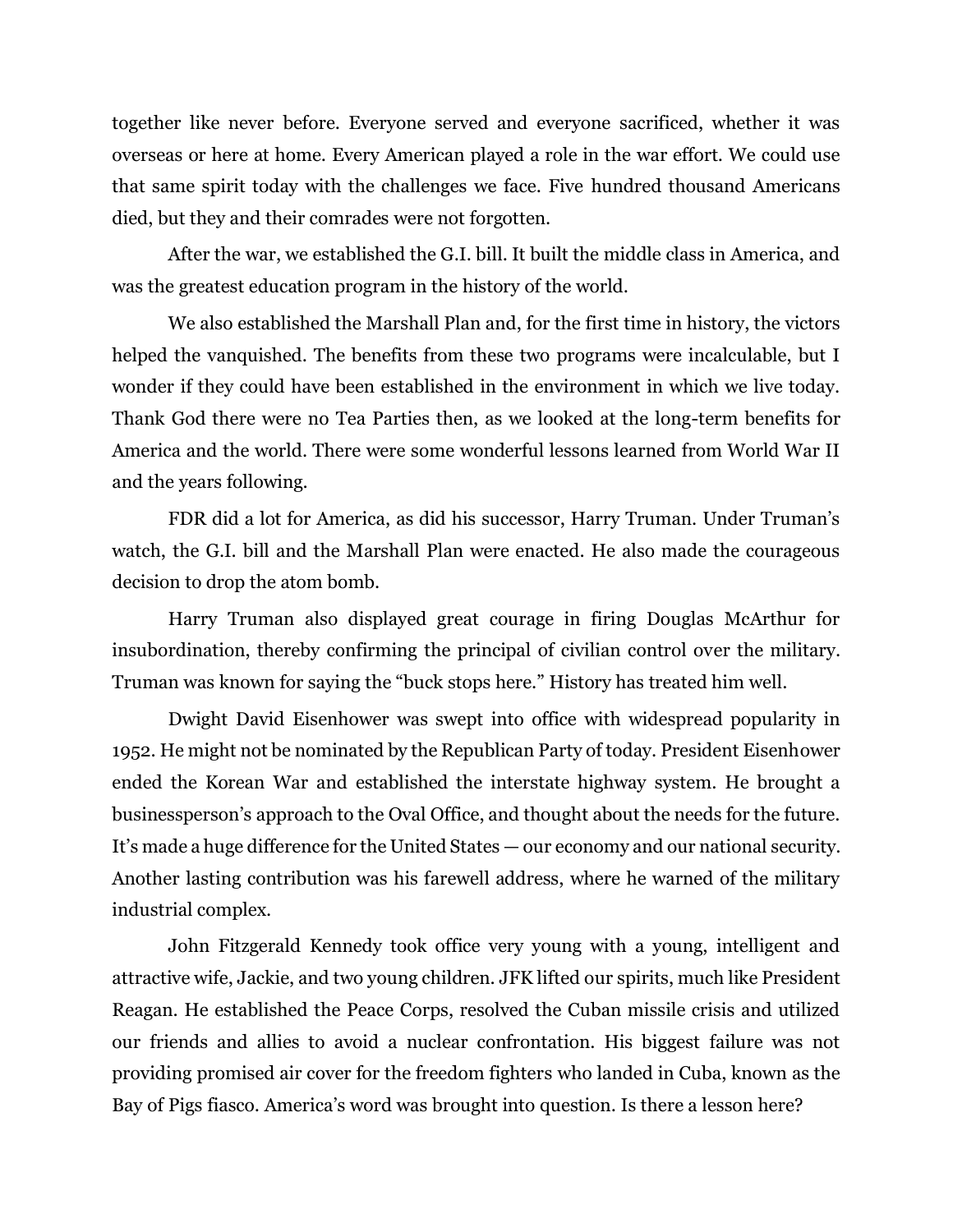Lyndon Baines Johnson loved politics. Americans viewed him as tough and demanding, but effective in getting legislation passed. He ran against Republican Barry Goldwater and won in a landslide.

At the time, the Republican Party was divided. Conservative Republicans were rude and contemptuous of those who disagreed with them, like fellow Republican candidates Nelson Rockefeller and Bill Scranton. It's fair to ask — is history being repeated?

Johnson's campaign focused on the benefits of a series of anti-poverty programs touted as the Great Society, and defeated Goldwater in all but five southern states. However, with Goldwater's rejection of the Civil Rights Act of 1964, the beginning of the southern strategy of the Republican party emerged. Later in life, Senator Goldwater moderated his views, but his followers did not.

LBJ made tremendous contributions during his time in office. Most notably, he passed the Civil Rights Act, Voting Rights Act, Elementary and Secondary Education Act and Medicare during his tenure.

However, despite the myriad of domestic achievements, escalation of the Vietnam War eclipsed everything else. The notion of guns and butter (domestic initiatives versus military spending) didn't work. Ultimately, the increasingly unpopular war took its toll on Johnson, and he chose not to run for another term. The question was — were our strategic interests so important that it was worth the price we were paying? That's a good question for today.

1968 marked the election of Richard Nixon. After serving as Director of Economic Development in the state of Delaware, I became co-chairman of the Republican National Committee. I even had a White House pass with access to the Situation Room. Nixon had asked me to hit the Democrats hard, but I insisted on accuracy and fairness. To this day, I've always felt that yes, winning is important, but how you play the game is even more important.

Nixon was complex, brilliant, fascinating and world leaders trusted him. During his time in office, he made tremendous contributions: renewing diplomatic relations with China, establishing the EPA and OSHA and his tremendous support and funding for the National Endowment for the Arts.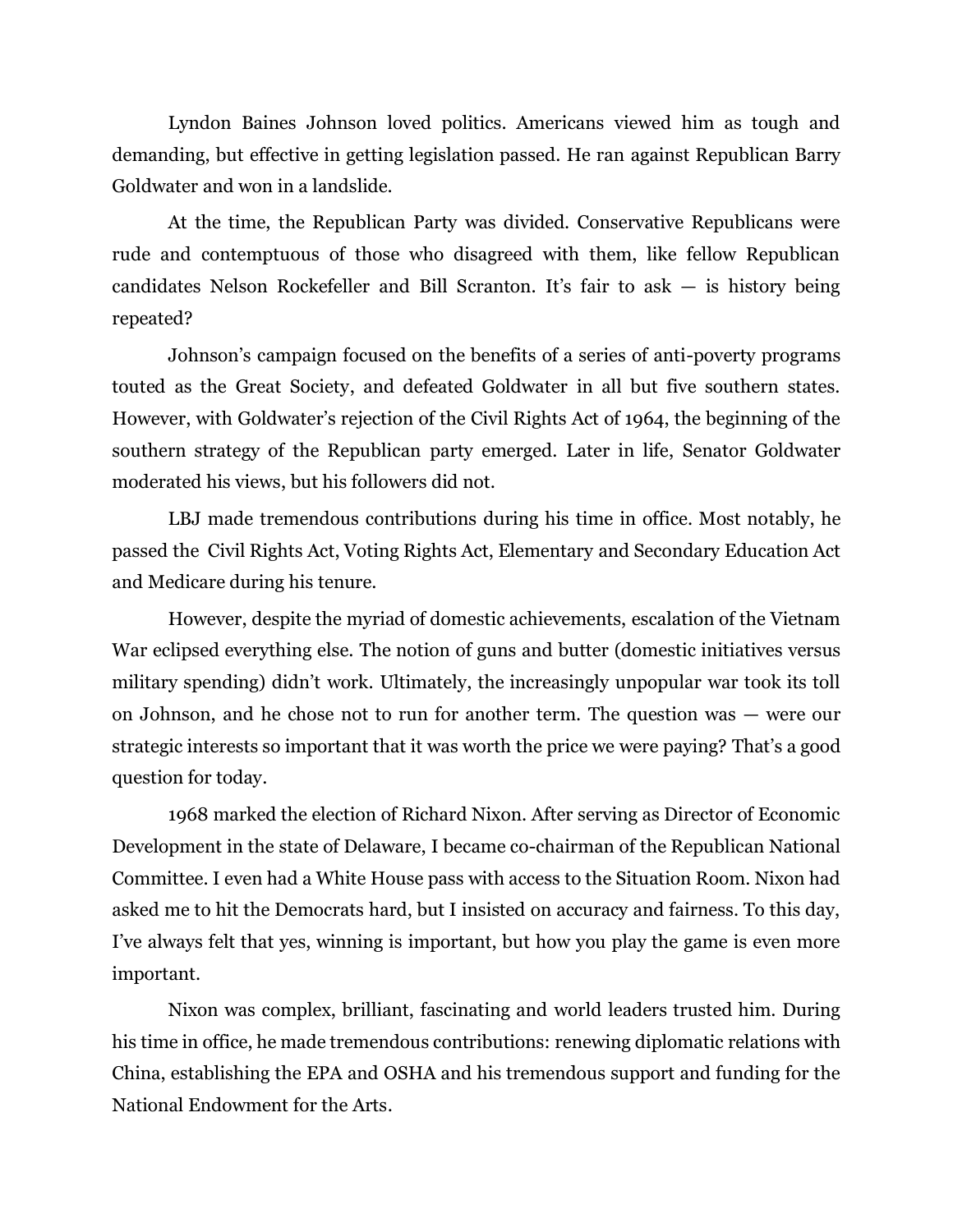The president's resignation created tremendous doubts about the survival of our constitutional system. It's likely Nixon wouldn't get the nomination today. He made a huge mistake in the Watergate cover-up, but historians may yet treat him more kindly. Later on, he and I and John Mitchell developed friendships.

Many were vying to be selected as vice president by President Ford — especially George Bush! I met with Governor Scranton of Pennsylvania, and he asked me to put in writing my reasons for suggesting Nelson Rockefeller. Ford ultimately did select Rockefeller, and that helped bring stability and confidence to the country. It calmed markets around the world. Much later, in 1992, Bob Woodward, under the Freedom of Information Act, printed my letter of recommendation on the front page of the *Washington Post*.

To his credit, Ford also pardoned Nixon after his loss to Jimmy Carter. Later Nixon and Ford became friends, and that's a good lesson.

President Carter's experience in government was limited, but he was very intelligent. He served as Executive Officer of the first nuclear sub. While in office, he placed emphasis on the "alleviation of human suffering around the world." He was a quick study, but didn't delegate well.

He was unlucky and hurt by our botched rescue effort in Iran, during which helicopters were crippled in a sandstorm. He lost the election to Ronald Reagan because of it, coupled with a bad economy, high unemployment and the unpopular Panama Canal Treaty that ceded control of the Panama Canal.

President Carter has done more after his presidency than virtually any former President. His work in the environment, Habitat for Humanity, human rights, pancreatic cancer research and promotion of fair elections around the globe, is impressive.

Now to Ronald Reagan — good on T.V., great experience as governor, headed Screen Actors Guild, great storyteller, great sense of humor and married to a very influential wife. Ronald Reagan won two elections, both by fairly large margins. But he lost the Iowa caucuses, and his campaign was floundering. I called a meeting of our Core Group the day after the loss in Iowa. The Core Group was about a dozen of his strongest supporters including Trent Lott, Carroll Campbell, Henry Hyde, Paul Trible, Bob Walker, Mickey Edwards, et al.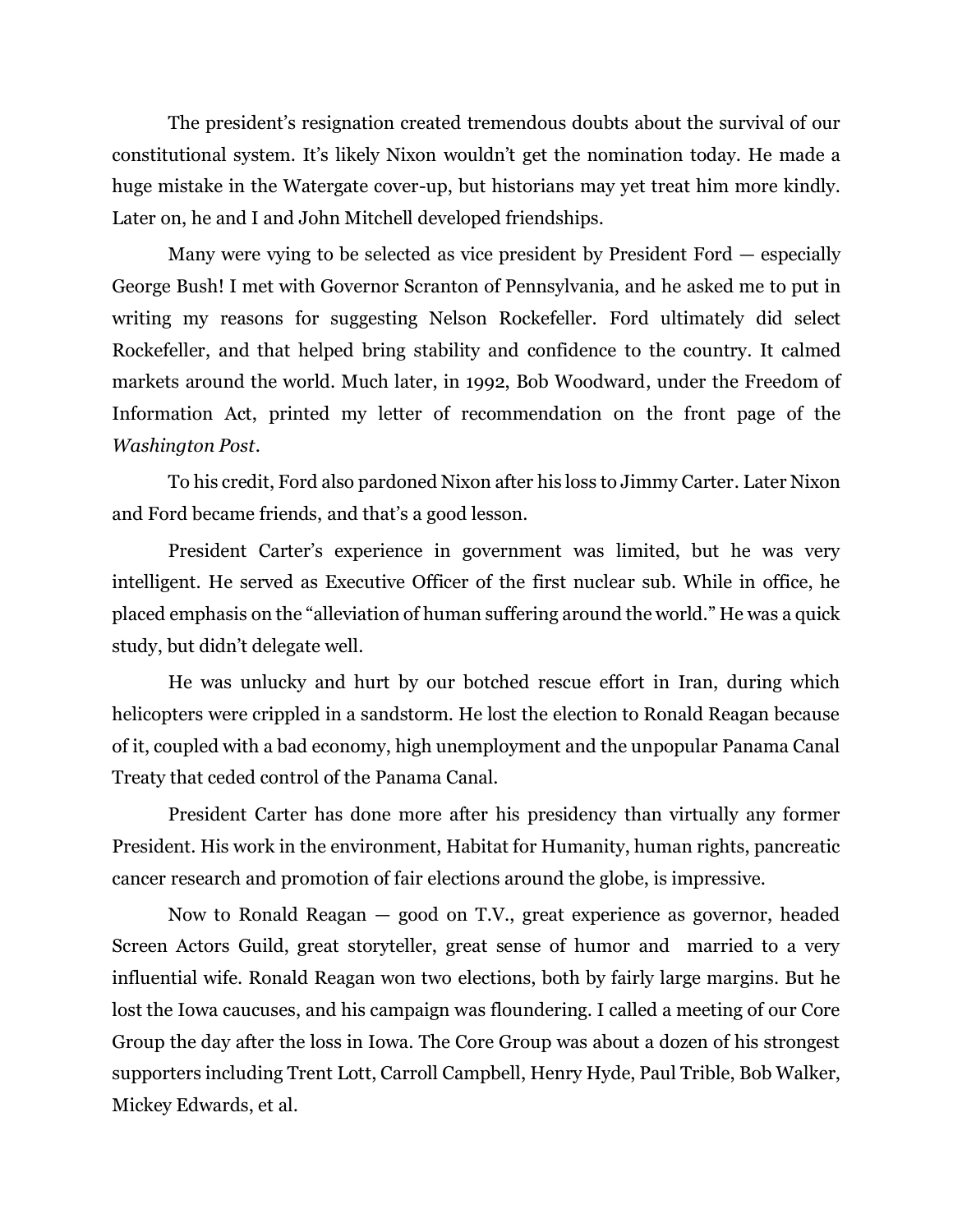I met with Reagan on a plane from East Orange to Greenville-Spartanburg, S.C. I suggested a change in the appearances he was making. Based on that, he started going out to talk with people after speeches and making himself available to the media. His campaign manager, John Sears, was fired a short time later.

For months our group had been working very closely with Ed Meese, Dick Allen and others, and we intensified our efforts. We set up task forces on all the major issues. They then became the nucleus of Reagan's policy positions. No one communicated with Congress better than Ronald Reagan, and we set that example in the campaign. Reagan not only gave soaring speeches but he really listened well! Besides ending the Cold War, President Reagan lifted the spirits of the American people.

George Bush beat Michael Dukakis handily in 1988. He knew world leaders, and they respected him. He built a real coalition in 1991 with Operation Desert Storm in a battle with Iraqi dictator Suddam Hussein.

Despite popularity in the polls due to the victory overseas, he lost the election because of a bad economy. He blamed Alan Greenspan for mismanagement of the Federal Reserve policy. Adding to problems of an eroding economy, the independent candidate Ross Perot siphoned off many votes from the incumbent. In an ironic repeat of history, Ralph Nader, on the Democratic side, gave Bush's son George W. his victory by siphoning off Gore votes in Florida in the 2000 presidential election.

William Jefferson Clinton, a charismatic governor from Arkansas, won in 1992. Initially, he was very unpopular, partly due to his inexperience and Hillary Clinton's push for healthcare reform. Our economy prospered after Clinton raised taxes. Millions of jobs provided a substantial surplus in U.S. coffers for the first time since 1969, and continued for several years.

I believe his greatest contribution was welfare reform. His policies took away the disincentive to work, which pleased the Republicans. Only a Democratic president working with a Republican majority in Congress could have passed it. It required cooperation. That's a major lesson.

Today, Bill Clinton is arguably one of the most popular living politicians. The Clinton Global Initiative, founded in 2005, convenes leaders to "create and implement solutions to the world's most pressing challenges."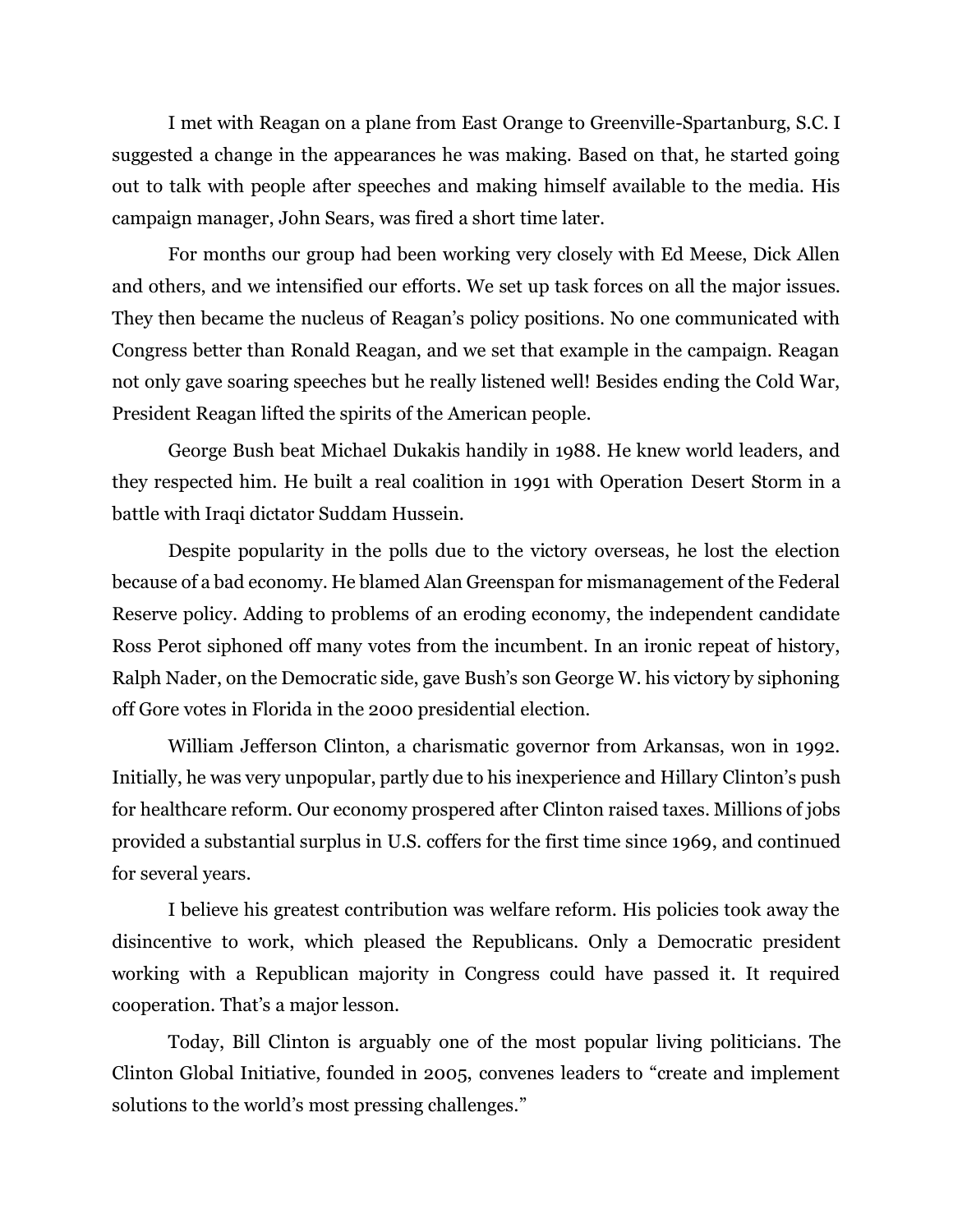That brings us to the campaign of 2000. The primary between John McCain and George W. Bush may have been the dirtiest I've ever seen. After the South Carolina primary, Karen Hughes, a senior advisor, was asked if Bush would work with McCain. Bush's answer: he lost. We won. End of story. There's a huge lesson here about the need to work together.

In the general election against Al Gore, Gore won by 590,000 votes nationally, but the election came down to Florida. In the debate over whether to do a statewide recount, I was compelled to write an op-ed in the *Washington Post* (included earlier in this book) titled "Count them all again!" The U.S. Supreme Court ultimately ruled in favor of letting the votes stand as originally counted, despite widespread acknowledgment of a different outcome had the state recounted votes. With that decision, George W. Bush became our 43rd President. Although the weeks following the election filled the country with strife and division, his motto became "I'm a uniter not a divider."

After the tragedy on September 11, 2001, Bush had the support of the world. Unfortunately, it was politicized. Huge tax cuts, especially at upper income levels, left an unsustainable budget in place and a widening gap between rich and poor. And due to the almost total lack of regulation, our financial system was on the rocks. The Bush presidency also gave way to the invasion of Iraq and Afghanistan as retribution for the 9/11 attacks, despite no evidence of "weapons of mass destruction" in Iraq at the time.

This eight-year period was filled with a lot of "live for today and don't worry about tomorrow." It was a rather long, gaudy night on the town and, in the clear morning after, we had to pay for our excesses.

In 2008, Barrack Obama was elected. He took over in virtually unprecedented times. I don't believe anyone in history inherited more difficulties — crumbling financial institutions, the car industry on the edge of default, and an economy on the brink of another depression —with the exception of Abraham Lincoln. President Roosevelt also inherited many difficulties, but Democrats and Republicans listened to each other and were willing to cooperate.

That's not the case today, and we are living in extremely difficult times around the globe. Here at home, high unemployment and debt, very little credit available and lack of trust and confidence rule the day. Uncertainty abounds, almost throughout the world. The